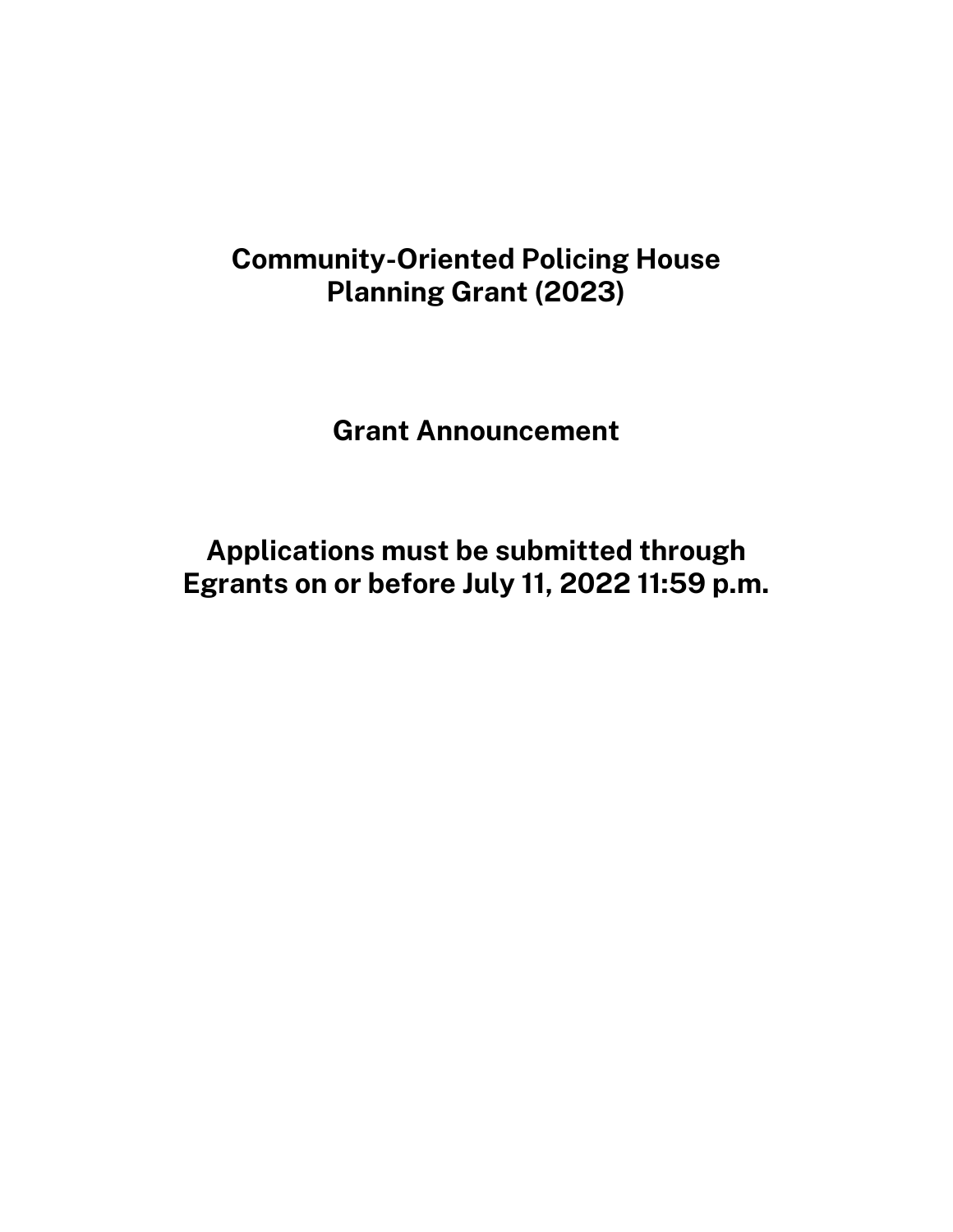# **Grant Announcement Summary**

**Program Area:** Justice Systems Improvement

**Grant Title:** Community-Oriented Policing House Planning Grant (2023)

#### **Description:**

The Community-Oriented Policing House Program was created under 2021 Wisconsin Act 51 for the purpose of establishing community-oriented policing houses in Wisconsin communities. Through this announcement, the Wisconsin Department of Justice will award \$324,000 in total to nine communities with the highest violent crime rates and with a population over 30,000 to engage in a four-month planning process.

**Opportunity Category:** Non-Competitive – Limited Eligibility

#### **Important Dates:**

Application Due Date: July 11, 2022 Project Start Date: August 1, 2022 Project End Date: November 30, 2022

**Reporting Requirements:** If awarded a grant, your agency will be responsible for completing the following reports in order to receive reimbursement.

- Program Reports must be submitted in Egrants monthly.
- Financial Reports must be submitted in Egrants monthly.

**Anticipated Funding Amount:** A total of \$324,000 is available through this initiative to support up to 9 awards at a maximum of \$36,000 per each award.

**Match/Cost Sharing Requirement:** There is no match required under this program.

**Eligibility:** Eligible applicants include the following cities with the highest violent crimes rates in the state of Wisconsin and receive the Beat Patrol Grant:

- City of Beloit
- City of Green Bay
- City of Kenosha
- City of Madison
- City of Manitowoc
- City of Milwaukee
- City of Sheboygan
- City of Wausau
- City of West Allis

#### **Eligible Expenses:**

Funding may be used for Personnel, Employee Benefits, Travel/Training, Supplies & Operating Expenses, Consultants/Contractual, Other.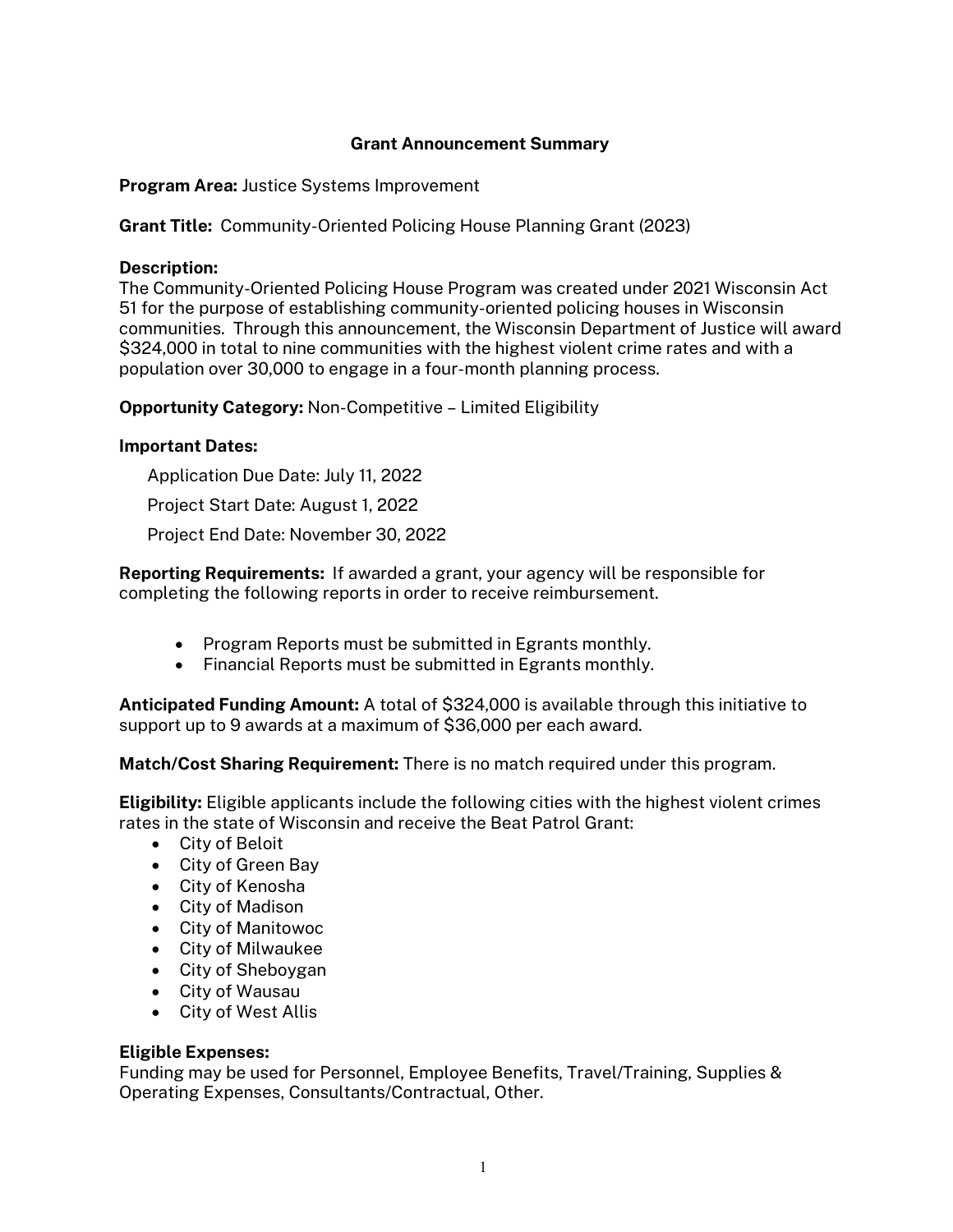# **Requirements for Federally Funded Grants:**

## **System for Award Management (SAM) Registration:**

**CAGE Code Number:** All applicants must be registered on the SAM (formerly Central Contractor Registration/CCR) database. This is the repository for standard information about federal financial assistance applicants, recipients, and sub recipients. If you had an active CCR, you have an active record in SAM. Applicants must update or renew their SAM registration on an annual basis. Information to update your entity records can be accessed at [https://sam.gov/SAM/.](https://sam.gov/SAM/)

On **April 4, 2022**, we no longer will use or request DUNS Numbers, as the federal government changed from the DUNS Number to the Unique Entity Identifier (UEI) (generated by SAM.gov). All entities doing business using federal funds will be required to have an active UEI number.

# **Unique Entity Identifier (UEI)**

- The Unique Entity ID is a 12-character alphanumeric ID assigned to an entity by SAM.gov.
- As part of this transition, the DUNS Number has been removed from SAM.gov.
- Entity registration, searching, and data entry in SAM.gov now require use of the new Unique Entity ID.
- Existing registered entities can find their Unique Entity ID by following the steps [here.](https://www.fsd.gov/gsafsd_sp?id=kb_article_view&sysparm_article=KB0041254)
- New entities can get their Unique Entity ID at SAM.gov and, if required, complete an entity registration.

#### **DOJ cannot award funds until an agency has an active registration in SAM and is eligible to receive federal funds.**

**All expenses must be new and cannot replace existing state or local government funding.** Substitution of existing funds with federal grants (supplanting) will be the subject of monitoring and audit. Violations may result in a range of penalties, including suspension of current and future funds under this program, suspension or debarment from federal grants, repayment of monies provided under a grant, and civil and/or criminal penalties.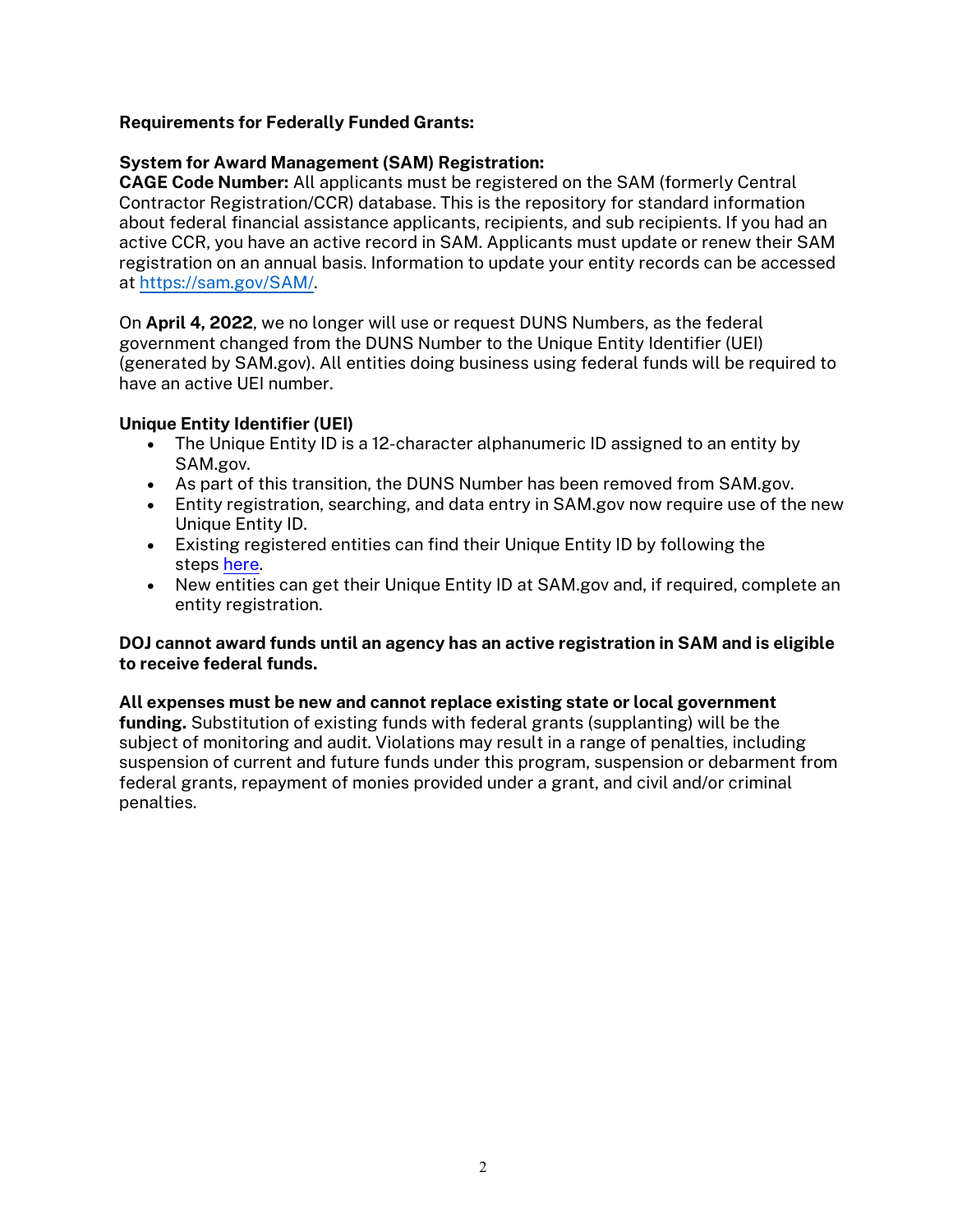## **Community-Oriented Policing House Planning Grant (2022)**

The Wisconsin Department of Justice (DOJ) through its Bureau of Justice Programs (BJP) provides financial and technical assistance to public safety and criminal justice agencies throughout the state. As the state administering agency (SAA) for state and federal juvenile and criminal justice programs DOJ is responsible for establishing funding priorities, developing application criteria, awarding and disseminating grants, and assessing project achievements. This grant announcement provides information about a specific grant opportunity and instructions to help those eligible apply for a share of the available funds.

#### **Program Description and Background**

The Community-Oriented Policing (COP) House Program was created under 2021 Wisconsin Act 51 for the purpose of establishing community-oriented policing houses in Wisconsin communities. The program will be administered in two rounds of funding, the first will be to support planning activities to prepare a community for creating a COP House Program. The second round of funding will build on the planning phase by implementing a strategic plan developed by the applicant and acquiring a COP house in the community.

Through this first round of funding, eligible communities will utilize this funding opportunity to plan for the viability of creating a COP House Program. This will include a physical home located in a residential area that is staffed by law enforcement and other community partners. The planning grant funding can be utilized to pay for staff or contractors to conduct research, development of a strategic plan, partnership building activities, and the identification of housing for purchase.

Applicants for the planning grant should demonstrate a collaboration with local programs including other criminal justice partners, service providers, and community organizations through letters of commitment to support the planning phase of the grant. Those partners should be utilized to gather stakeholder input, assist with strategic planning, identifying housing options, and garnering community support.

Upon completion of the planning grant, a subsequent grant opportunity will become available in late 2022 for the eligible communities to implement their plan including purchasing a community-oriented policing house. It is estimated that a minimum of \$676,000 will be available in total to eligible communities. Agencies will only be eligible for the next round of funding if they can demonstrate at the end of this four-month planning period that they have an organized project work group to guide the effort, they have identified a property to purchase, and they have a strategic plan to guide future efforts to acquire and maintain the house. At the end of this planning grant, agencies who assess that they want to apply for funding to purchase a house will be asked to provide documentation to demonstrate they are ready for the next stage of the project. Documentation will include a membership list for a working group, letters of support and a strategic plan for implementing the COP House project.

# **Submit Applications Using Egrants**

Applications must be submitted through the Egrants online grants management system. If you have never used Egrants before, the Project Director and Financial Officer listed on the grant application will need to register for their unique login credentials to access the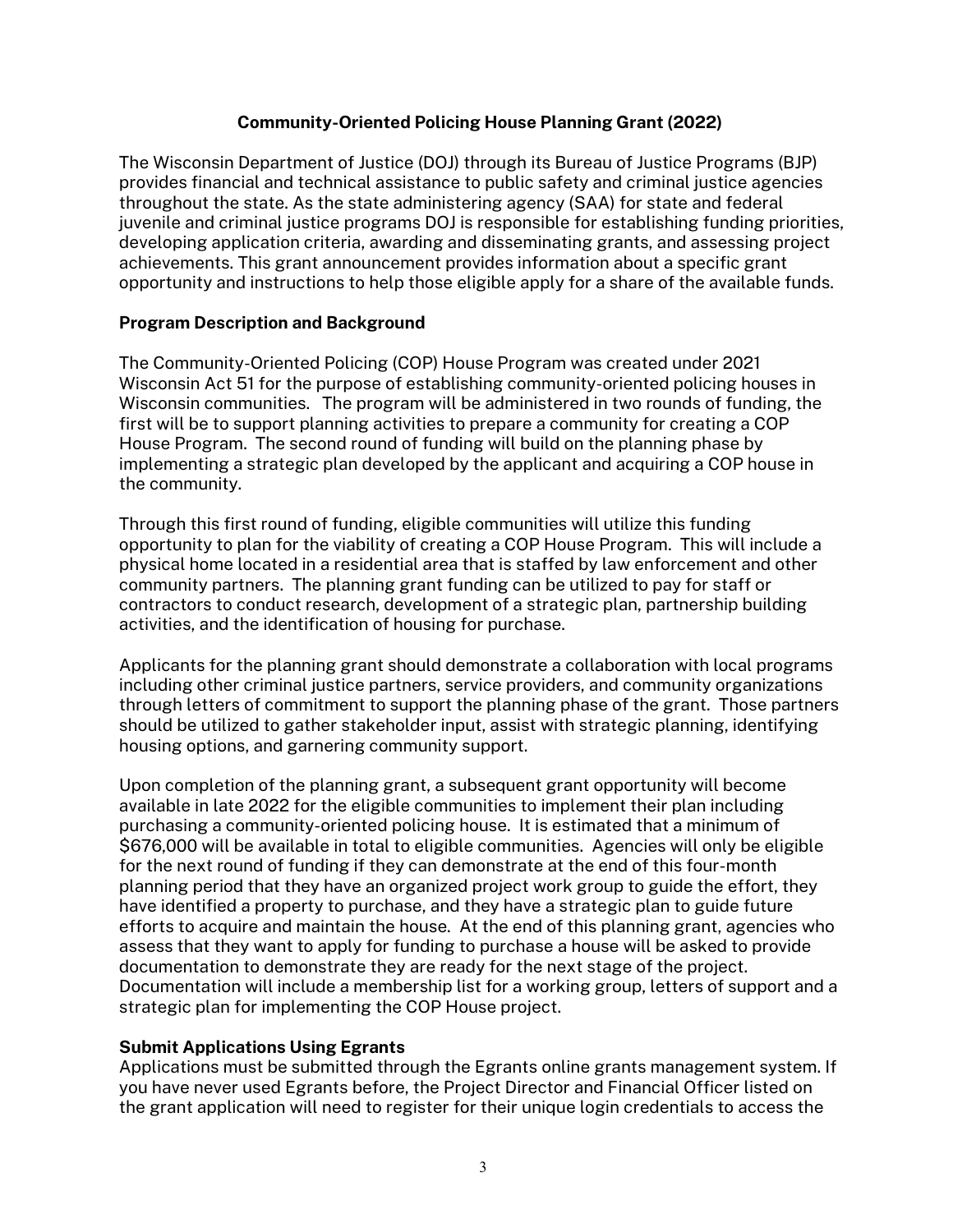system. To register online, go t[o http://register.wisconsin.gov/AccountManagement/](http://register.wisconsin.gov/AccountManagement/) and complete the 'self-registration' process. On the account registration site, you will have a choice between the DOJ [Egrants](https://egrants.doj.state.wi.us/EGMIS.WEBUI/) and WEM EGrants. Please take care to select [DOJ](https://egrants.doj.state.wi.us/EGMIS.WEBUI/)  [Egrants](https://egrants.doj.state.wi.us/EGMIS.WEBUI/) during this process.

Authorization to access Egrants can take several days depending on registration activity.

For questions relating to Egrants registration contact the technical assistance contact listed on this announcement, or the DOJ help desk. The helpdesk hours are Monday-Friday 8am-4:30pm if you need assistance. (Please note: If you register outside of these hours, access may not be approved until the next business day.) Once your Egrants access has been approved, you may begin your online grant application.

An Egrants System User Guide is posted on the [DOJ website.](https://egrants.doj.state.wi.us/egmis/login.aspx) If you have any problems using Egrants, please contact our help desk at [Egrants@doj.state.wi.us](mailto:Egrants@doj.state.wi.us) or call us at (608) 267-9068 or toll free at (888) 894-6607 during business hours.

#### **Application Components**

Through Egrants, you will provide DOJ with detailed information about your project that will be used to make a funding decision. Questions on what is expected in each section can be directed to *Program Manager Michael Austin* at (608) *957-5219* or at austinmp@doj.state.wi.us.

#### **Please note: Attachments should only be included in this grant application where specifically requested in section instructions.**

#### **1. Main Summary**

This page asks for information about your agency and the individuals responsible for the application and grant award. There are many required fields on this page so if you encounter problems, please check online help by clicking the floating HELP button.

Please note: When identifying individuals involved in this grant, each responsible individual in this grant must be a different person.

- The Signatory is the highest elected official in municipality/government entity/organization. (For example, in a city it is the mayor, for counties it is the county executive or county board chair, and for non-profit agencies it is the executive director.)
- The Financial Officer is the individual at the applicant agency who is responsible for financial activities in your organization.
- The Project Director is an individual at the applicant agency who will oversee project operations.
- An Alternate Contact may be added to the application. This person is one that can and should access the application to complete required tasks such as modifications and reports, in the absence of the Project Director. This person should have knowledge of the project and authority to speak on behalf of the organization in the absence of the Project Director. If possible, we encourage the Project Director to list an alternate on the grant.

In the "Brief Project Description" text box, please describe your project in 150 words or less. A suggested format is included for your convenience: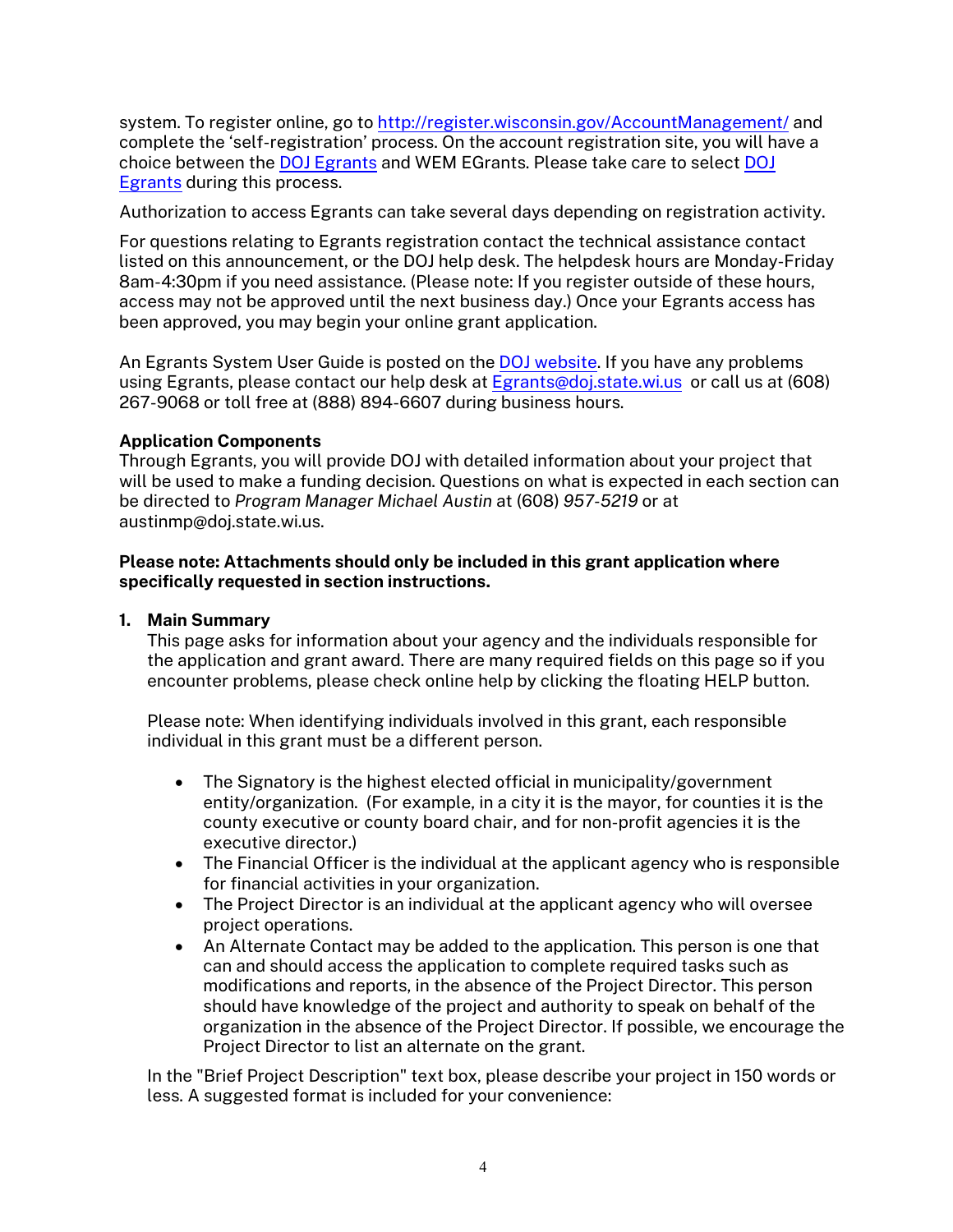"Funds will be used by the (your agency name and others involved in the project) to (describe what funds will be used for and who will be involved). The (what - equipment, training, project, pilot, etc.) will (describe the specific goals you hope to achieve – how will the project or equipment improve safety in Wisconsin?) [If appropriate, add which area(s) of the state will benefit.]"

Responses to this section will be used on the DOJ website, cited in DOJ reports and could be mentioned in press releases. Plain language that clearly describes the intent of the project is most effective.

# **2. Approval Checklist**

Answer Yes or No to each question.

#### **3. Performance Measures**

Please open this section and change the page status to Complete; then SAVE the page. Performance Measures will be identified and collected during post-award reporting rather than through this funding application process.

# **4. Budget Detail**

Complete a project budget using the following categories. For each category used, enter a justification that describes how the items in that category will be used during the course of the grant period. **It is important that you include specific details in the justification field for each budget line, including cost computation.** 

Personnel: Provide salary information for non-contractual employees that will be funded through this grant, including overtime. List each position by title and name of employee, if available. Show the annual salary rate and the percentage of time/number of hours to be devoted to the project. Compensation paid for employees engaged in grant activities must be consistent with that paid for similar work within the applicant organization. Only personnel costs of the agency applying for the grant funds should be included under "personnel." Example for computation line: \$25/hr. x 2080 hr. = \$52,000. When entering this into the amount text box please round up to the nearest dollar.

Employee Benefits: Employee benefits for grant-funded personnel include FICA, Unemployment Compensation, Health Insurance, etc. and amounts budgeted should be based on actual known costs or an established formula. Employee benefits are for the personnel listed in the budget and only for the percentage of time/number of hours devoted to the project. Employee benefits on overtime hours are limited to FICA, Workers' Compensation, and Unemployment Compensation. Example for computation line: \$79,539 1.0 FTE salary x 43% fringe rate = \$34,202. When entering this into the amount text box please round up to the nearest dollar.

#### Travel/Training:

Guidelines for travel and/or training costs for an individual with the funded project. Only actual expenses will be reimbursed. All reimbursements will be at current state rates that are subject to change. Current rates for in-state travel at the time of this announcement include:

- Mileage: \$0.51/mile
- Lodging: Maximum \$90/night (\$95/night for Milwaukee, Waukesha, or Racine County)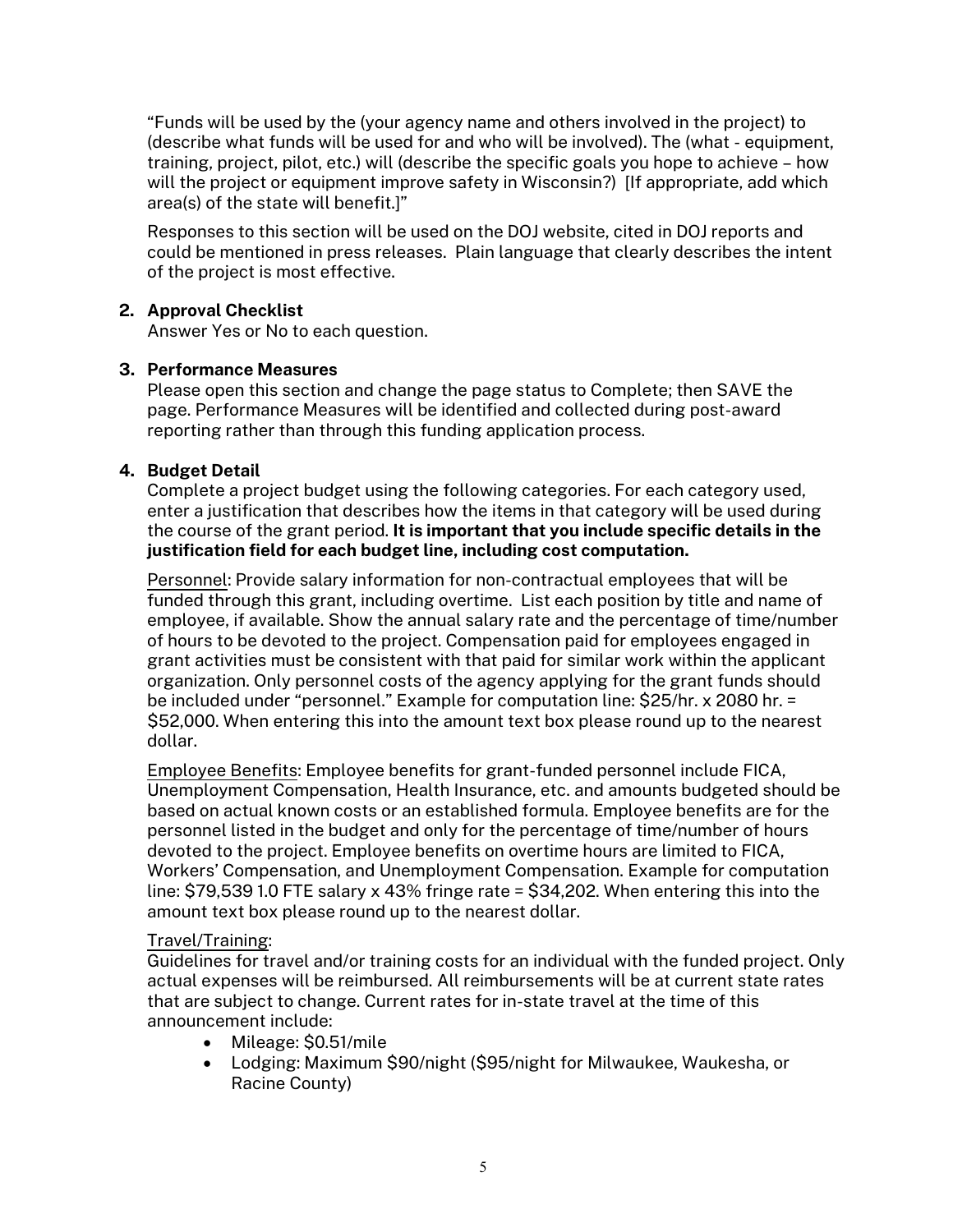• Meals: \$9/breakfast (leaving at or before 6 a.m.); \$11/lunch (leaving at or before 10:30 a.m. and returning at or after 2:30 p.m.); \$21/dinner (returning at or after 7 p.m.).

Example for computation line: 75 miles x \$0.51 state rate = \$38.25. When entering this into the amount text box please round up to the nearest dollar.

(Please note: Costs will only be reimbursed after submission of an event agenda. Travel and training for contracted employee/contractual services does not go in this section. These expenses should be itemized under ("Contractual").

The following are guidelines for any travel and/or training costs associated for hosting an event (conference/convention, training, etc.) with the funded project. Only actual expenses will be reimbursed. All reimbursements will be at current state rates that are subject to change. Current rates for in-state travel at the time of this announcement include:

• Meal cost per attendee: \$9/breakfast (start time at or prior to 6 a.m.); \$11/lunch (starting at or before 10:30 a.m. and concluding at or after 2:30 p.m.); \$21/dinner (event ending at or after 7 p.m.).

(Please note: Costs will only be reimbursed after submission of an event agenda and attendance list. Travel and training for contracted employees/contractual services does not go in this section. These expenses should be itemized under "Contractual").

Supplies and Operating Expenses: Supplies includes consumables such as paper, postage, software, computer/laptop, monitor, accessories, license and subscriptions. Operating expenses include items such as rent and utilities. All supply and operating expenses have an acquisition cost of less than \$5,000 per unit. Example for computation line: rent \$150/mo. x 12 months = \$1,800. When entering this into the amount text box please round up to the nearest dollar.

Consultants/Contractual: Provide costs associated with individuals or entities providing services through a contractual arrangement. With the exception of a few justified sole source situations, contracts should be awarded via competitive processes. Attach detailed information to support the total cost of each contract. For each consultant enter the name, if known; service to be provided; hourly or daily fee (8-hour day); and estimated time on the project. Consultant fees in excess of \$650 per 8-hour day require additional justification (contact DOJ). List all expenses to be paid from the grant to the individual consultant in addition to their fees (e.g., travel, lodging, meals, etc.). Show the basis of computation for each service requested. Within 30 days of grant award date, a signed contract must be received by DOJ. No fund reimbursements will be made prior to receipt of the contract.

Other: Items that don't fit into specific categories. Examples: Confidential Funds or Administrative costs.

#### **5. Project Narrative**

Describe why a COP House would be useful in your community and what problems it would help solve.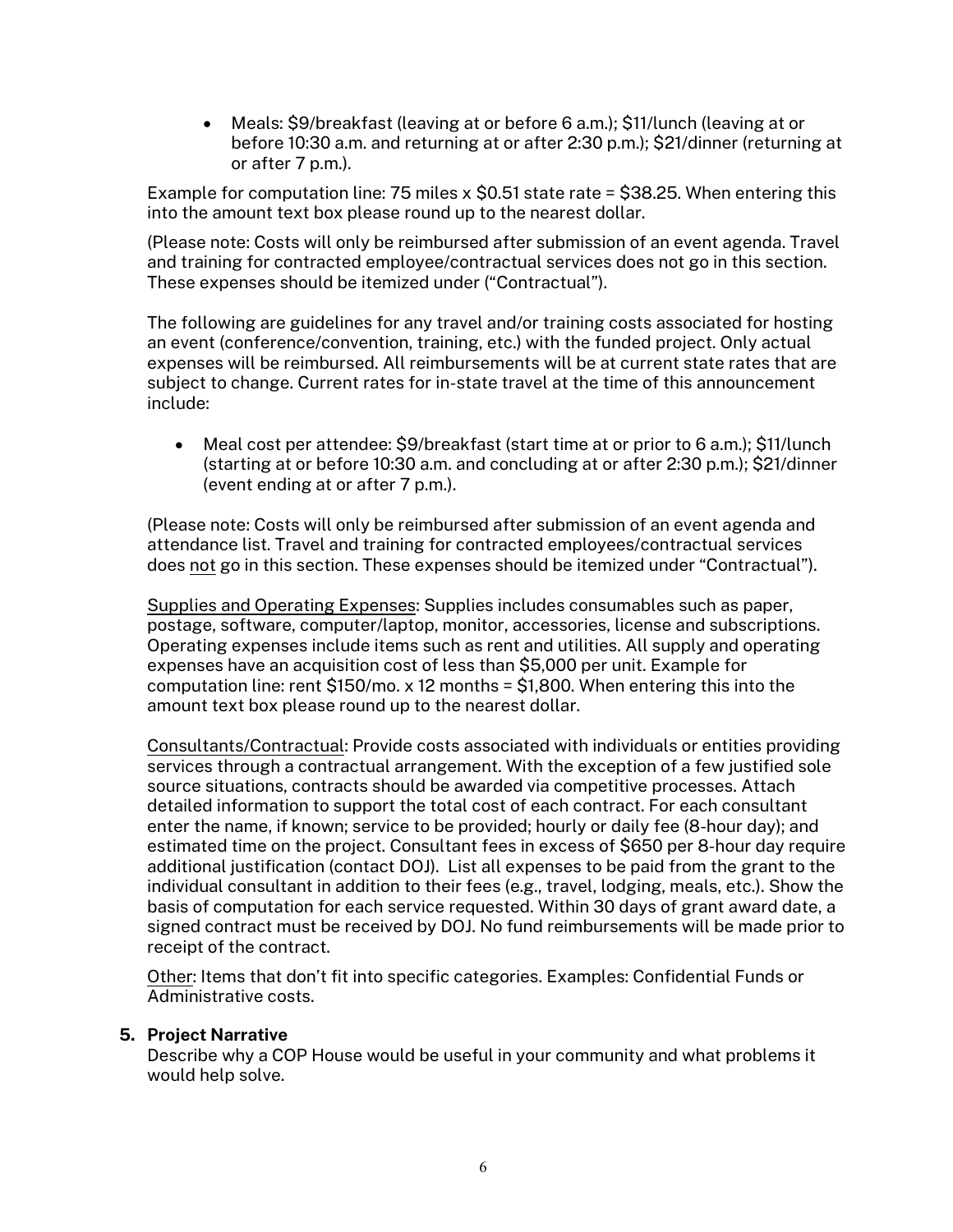Outline what partners you expect to include in the four-month planning process. List objectives that will be accomplished in this planning phase. Examples of objectives/deliverables should include items such as: creation of work group with committed partners; identify a house for purchase; write an action plan or strategic plan for implementing a COP House program in your jurisdiction; identifying partners and funding sources to help maintain the house, after purchase.

## **6. Implementation/Implementation Plan**

Describe the steps needed to complete the objectives listed in the project narrative.

# **7. Budget Narrative**

Please describe how your budget relates to the overall program/project strategy or implementation plan.

# **8. Organizational Structure and Resources**

Describe in detail your organizational structure, include number of full time and part time staff, and any oversight committees. In addition, include what type of resources your agency utilizes.

# **Application Review and Award Criteria**

All applications must be submitted on or before 11:59 pm on the deadline and will be screened for completeness and compliance with the instructions provided in this announcement. DOJ staff will review applications to ensure consistency with the grant announcement goals and objectives.

#### **Award Information**

Upon application approval, the applicant agency's project director will receive signed grant award documents within approximately 30 days via email. The grant award documents will explain the total funding amount, approved budget by category, performance period, and fiscal and program reporting requirements and deadlines. Grant expenditures will be reimbursed when signed award documents have been received by DOJ, spending and grant activity is documented in proper reports and reimbursement requests are submitted to DOJ.

# **Post-Award Special Conditions/Reporting Requirements**

If you are awarded funds under this announcement, you will be required to provide regular progress reports. The schedule for your reports will be included in your grant award materials.

Please review all of your grant award special conditions and Egrants reporting requirements when you receive the Grant Award documents. Your grant award will be subject to general terms and conditions as well as the following special conditions (and any others noted on your award documents).

# Standard Special Conditions

1. Grant recipients are advised that DOJ will monitor grants to ensure that funds are expended for appropriate purposes and that recipients are complying with state and federal requirements as described in the grant award contract. This includes timely completion of progress and financial reports, active efforts to achieve and measure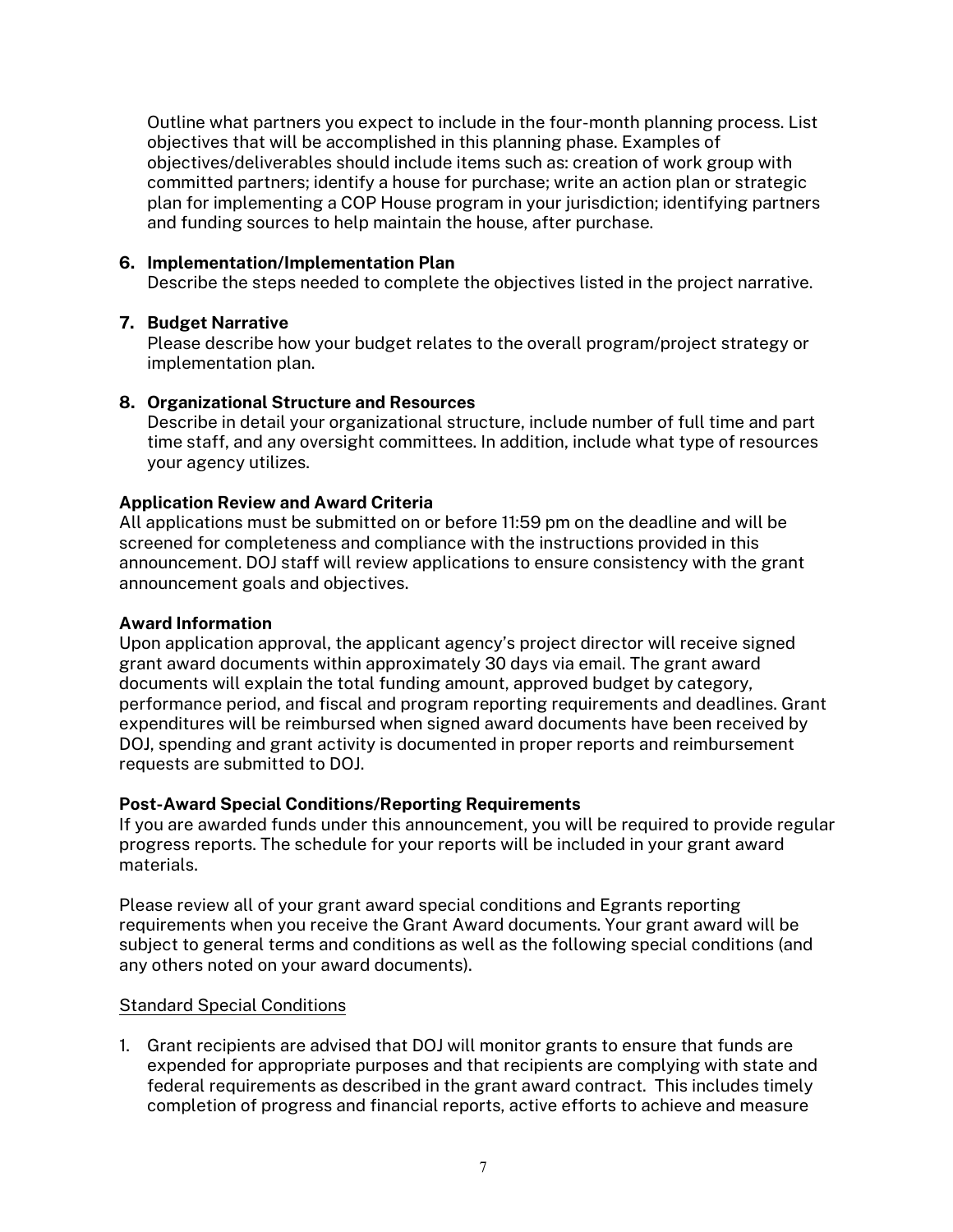stated goals and objectives, appropriate documentation of activities and outcomes, ongoing submission of participant data, and adherence to any conditions included in the grant award.

- 2. All awards are subject to the availability of appropriated funds and to any modifications or additional requirements that may be imposed by law.
- 3. The DOJ reserves the right to withhold grant payments if the grant recipient is delinquent paying any obligation to DOJ such as background check fees, etc. Refusal to provide information requested by DOJ may impact the payment of current or approval of future grant funds.
- 4. Please be advised that a hold may also be placed on any current or future application or grant payment if it is deemed that an agency is not in good standing on any DOJ grants or other reporting requirements, has other grants compliance issues (including being out of compliance with special conditions) that would make the applicant agency ineligible to receive future DOJ funding, failure to make progress in obtaining project goals and objectives, and/or is not cooperating with an ongoing DOJ grant review or audit.
- 5. A hold may also be placed on any application or grant payment if it is deemed that an agency is not in compliance with federal civil rights laws and/or is not cooperating with an ongoing federal civil rights investigation.
- 6. Program Income: To maintain consistent practices with other similar programs, and as a proven practice, projects funded under this announcement are subject to program income guidelines detailed in the federal Office of Justice Programs Financial Guide. Grant award funds received are **not** program income. Program income is income earned by the recipient, during the funding period, as a direct result of the award. Any fees charged to the participants of your project are considered program income. The amount earned as program income during the length of the grant period must be expended by the end of the grant period and must be used for the purposes and under the condition applicable to the award.
- 7. All procurement transactions, whether negotiated or competitively bid and without regard to dollar value, shall be conducted in a manner to provide maximum open and free competition.
- 8. If the grant award budget contains wages, the grantee's records must be maintained in a form that, at any given time, an auditor or DOJ representative would be able to identify the use of Federal and Matching funds. These records should include information such as employee name, rate of pay, hours worked, and amount of time dedicated to the grant project.
- 9. Grant recipients will be required to participate in monthly meetings with the Wisconsin Department of Justice to provide status updates on the progress of their planning grant.
- 10. If the grant recipient intends to apply for additional funding opportunities, they must submit a strategic plan for implementing a community-oriented policing house.